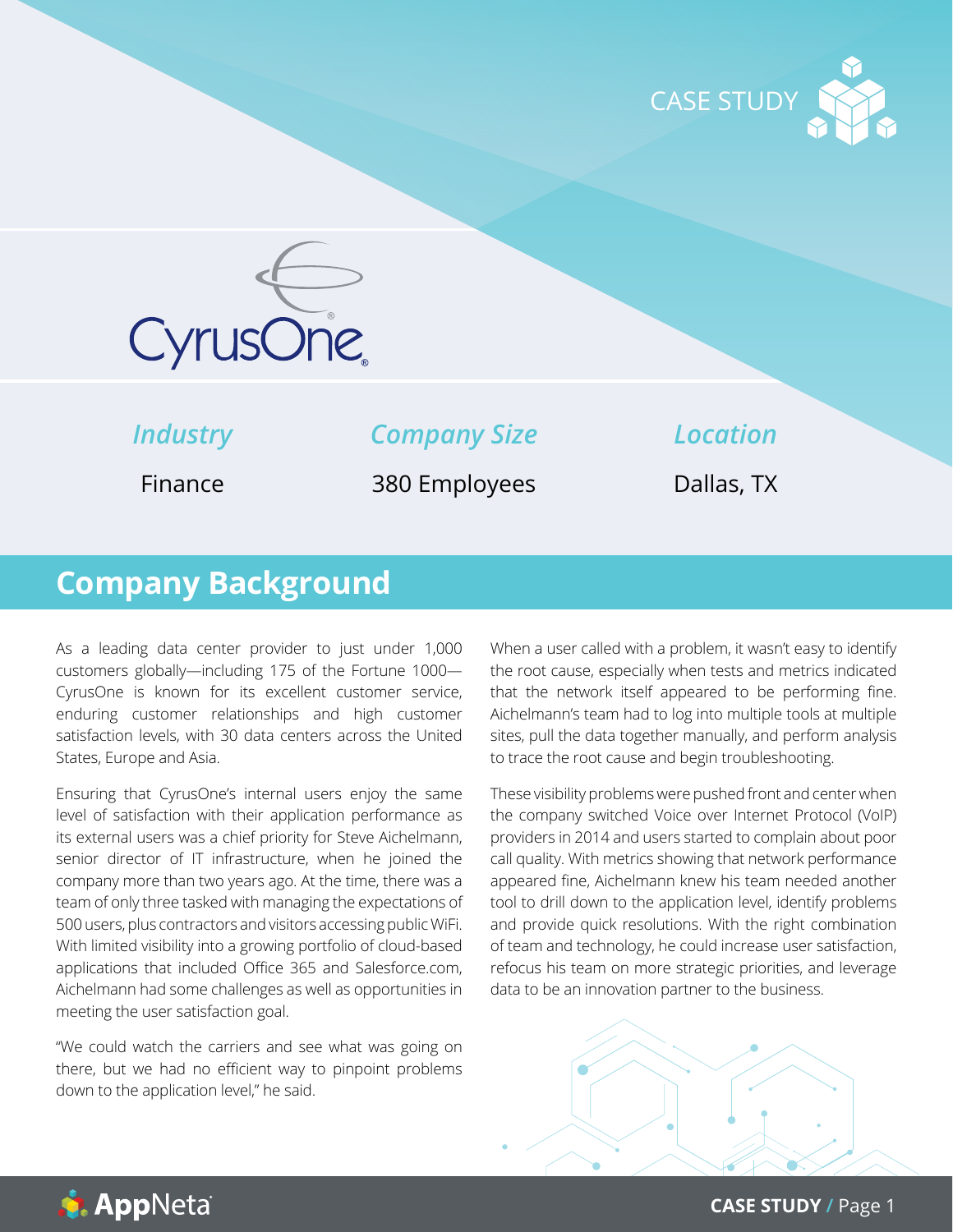#### **Better data, faster answers, happier end users**

After looking at other software, the team chose AppNeta Performance Manager for deployment for its 31 global locations. With AppNeta, CyrusOne has a real-time view of cloud-based application performance exactly where each user is located, taking into account variables like wide-area network (WAN) links, content delivery networks and load balancers. Instead of tracking and defining performance based on server stats like central processing units (CPUs) and memory usage, AppNeta gives a snapshot of user satisfaction, providing the ability to drill into application-specific data to remedy issues. Customizable application performance index scores, milestones and HTTP throughput with network and application performance data collectively provide great insight into application performance.

CyrusOne can combine usage from multiple monitors to identify trends across different locations. The team can also compare multiple sites at the same time with the same type of test, saving time identifying the root of the problem and troubleshooting it.

Aichelmann recalled a recent issue in which some of his Office 365 users were experiencing performance problems while others were not. He used AppNeta to research software as a service (SaaS) provider connections to determine what endpoints were sending data. He found that different servers hosted the applications, with the source of the problem affecting the dissatisfied users in only one of those instances. Without AppNeta, they couldn't have contacted the provider with such specific information to ask for a reboot and move to the other server. "We could not only see it, but give them a snapshot of the slower server," Aichelmann said.

"We can see what's going on with more than one application, and the speed at which we can react is dramatically improved," Aichelmann added. "We have the tools available and can pinpoint where the problem is, rather than having a broad paintbrush approach."

Aichelmann and his team applied AppNeta to sort through the problems with the VoIP system as well. By simulating test calls across the network, they could more reliably pinpoint root causes, because they were testing the applications at the same endpoints users were.